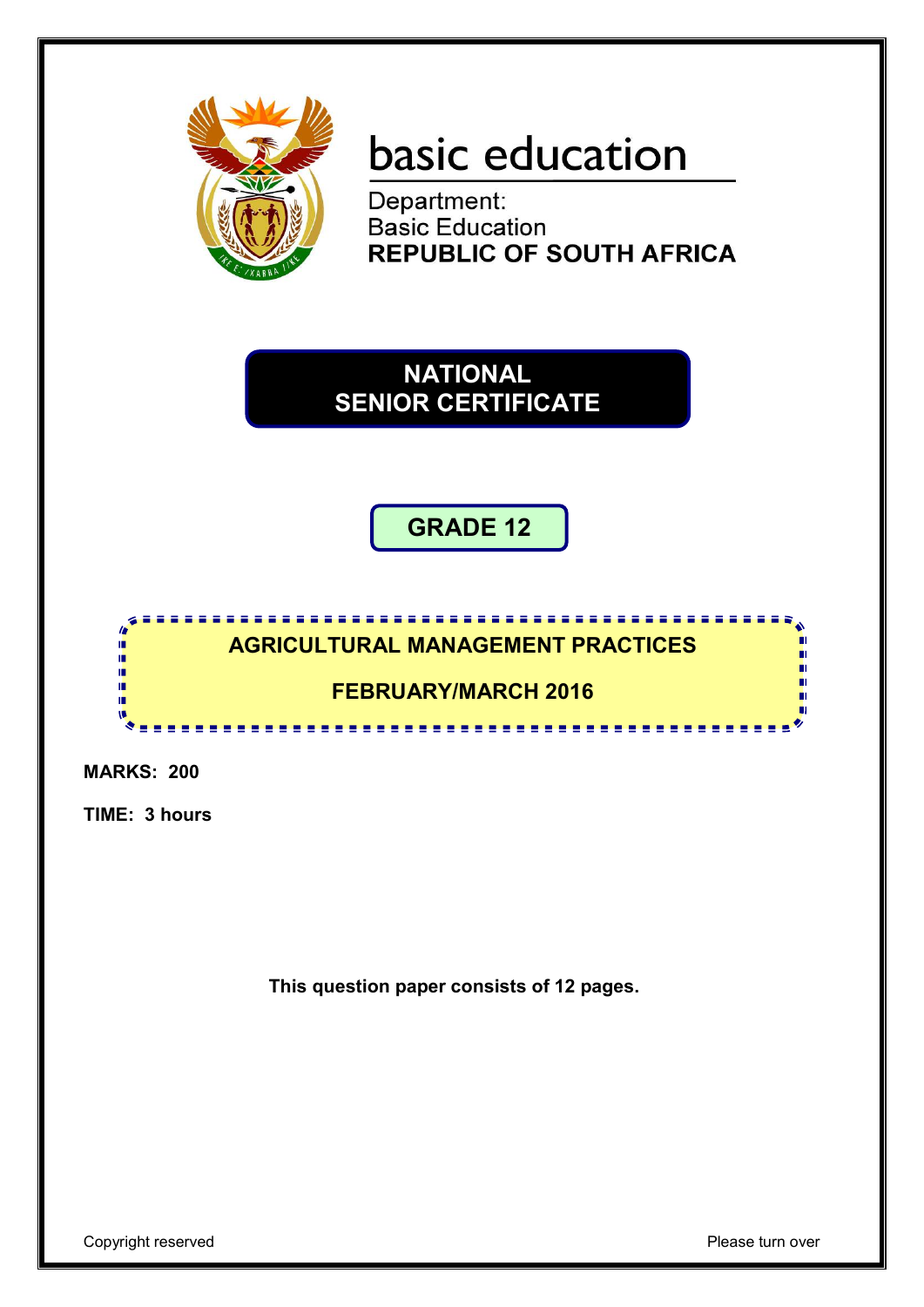# **INSTRUCTIONS AND INFORMATION**

- 1. This question paper consists of TWO sections.
- 2. Answer ALL the questions in the ANSWER BOOK.
- 3. Read the questions carefully and answer only what is asked.
- 4. Number the answers correctly according to the numbering system used in this question paper.
- 5. You may use a non-programmable calculator.
- 6. Round off ALL calculations to TWO decimal places, unless stated otherwise.
- 7. Write neatly and legibly.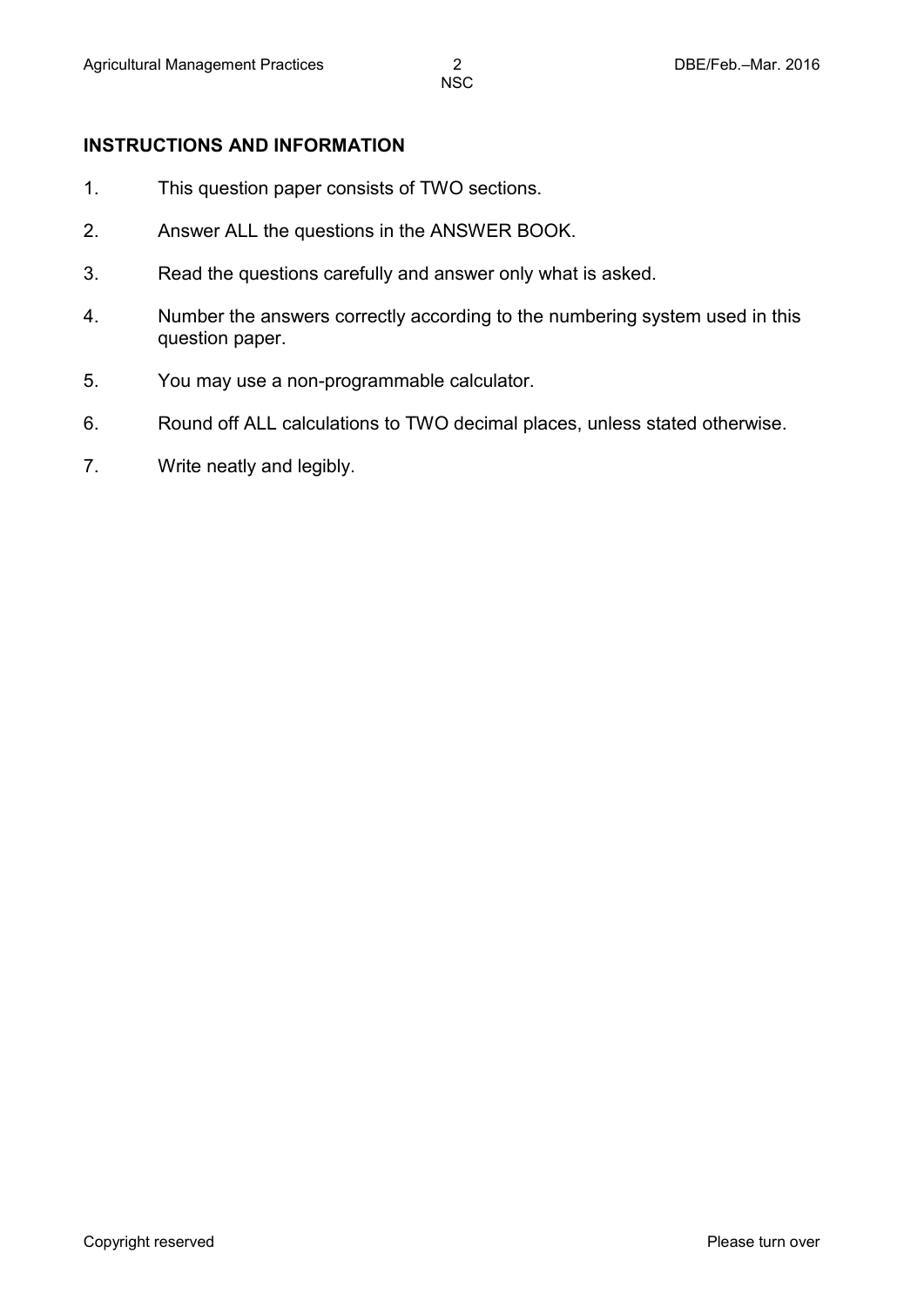# **SECTION A**

# **QUESTION 1**

- 1.1 Various options are provided as possible answers to the following questions. Choose the answer and write only the letter (A–D) next to the question number (1.1.1–1.1.10) in the ANSWER BOOK, for example 1.1.11 A.
	- 1.1.1 The best camp system for sustainable grazing in sour veld:
		- A One-camp system
		- B Two-camp system
		- $\mathcal{C}$ Three-camp system
		- D. Four-camp system
	- 1.1.2 The use of a trademark, product description and a diagram that represents the content is part of ...
		- A marketing legislation.
		- B standardisation legislation.
		- $\mathcal{C}$ labelling legislation.
		- D agricultural product standards.
	- 1.1.3 One of the best ways to motivate a labourer to increase productivity on the farm is to ...
		- A shorten working hours.
		- B acknowledge good, productive work.
		- $\overline{C}$ give longer lunch breaks.
		- D give some alcoholic beverages.
	- 1.1.4 The quantity of a product available for purchase by consumers at different prices:
		- A Supply
		- B Demand
		- $\mathcal{C}$ Market elasticity
		- D Market equilibrium
	- 1.1.5 The income statement of an enterprise can be derived from the ...
		- A daily balance sheet.
		- B daily cash flow.
		- $\mathsf{C}$ budget sheet.
		- D. annual balance sheet.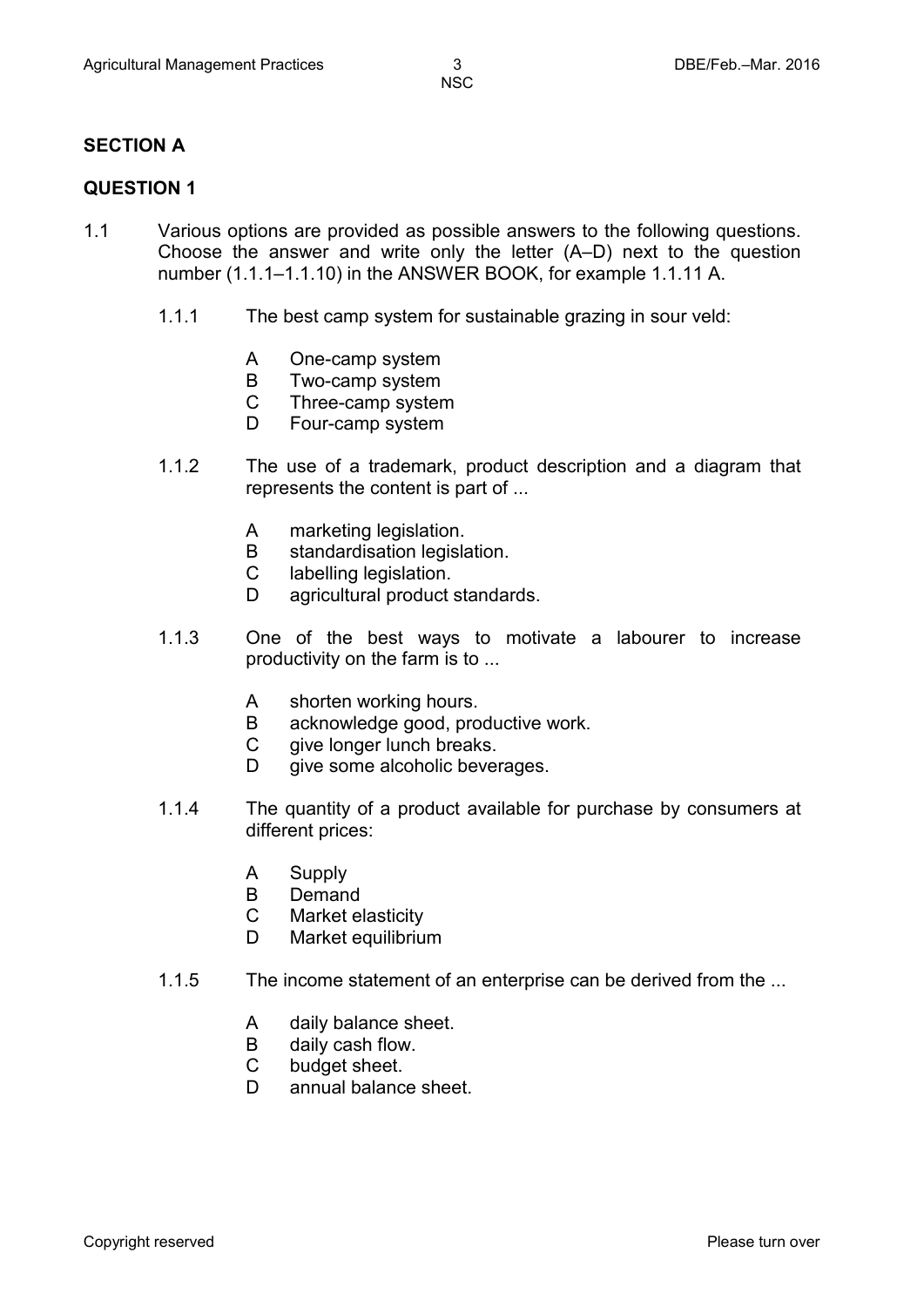- 1.1.6 Which of the following are components of the demand chain?
	- (i) Market
	- (ii) **Distribution**
	- (iii) Sales
	- (iv) Services

Choose the correct combination from above.

- A  $(i)$ ,  $(iii)$  and  $(iv)$
- B (i), (ii) and (iv)
- C  $(i)$ ,  $(ii)$  and  $(iii)$
- D  $(ii), (iii)$  and  $(iv)$
- 1.1.7 ONE of the following is NOT a method used to promote an agricultural product:
	- A Advertising
	- B Direct mail marketing
	- C Trade fairs and exhibitions
	- D. Selling to a state agent
- 1.1.8 Effective mechanisation in farming is a solution for the ...
	- (i) lack of education amongst farm workers.
	- (ii) cost of training for farm workers.
	- (iii) increasing shortage of farm workers.
	- (iv) production of better products.

Choose the correct combination from above.

- A (i) and (ii)
- B (ii) and (iii)
- C (i), (ii) and (iii)
- D (i) and (iv)
- 1.1.9 A possible reason for using long-term credit is to ...
	- A pay the electricity bill.
	- B buy animal feeds.
	- C build a new processing plant.
	- D buy replacement animals.
- 1.1.10 The actions that describes the changes to primary agricultural products at an industrial plant:
	- A **Distribution**
	- B Preservation
	- $\mathsf{C}$ A marketing chain
	- D

Processing  $(10 \times 2)$   $(20)$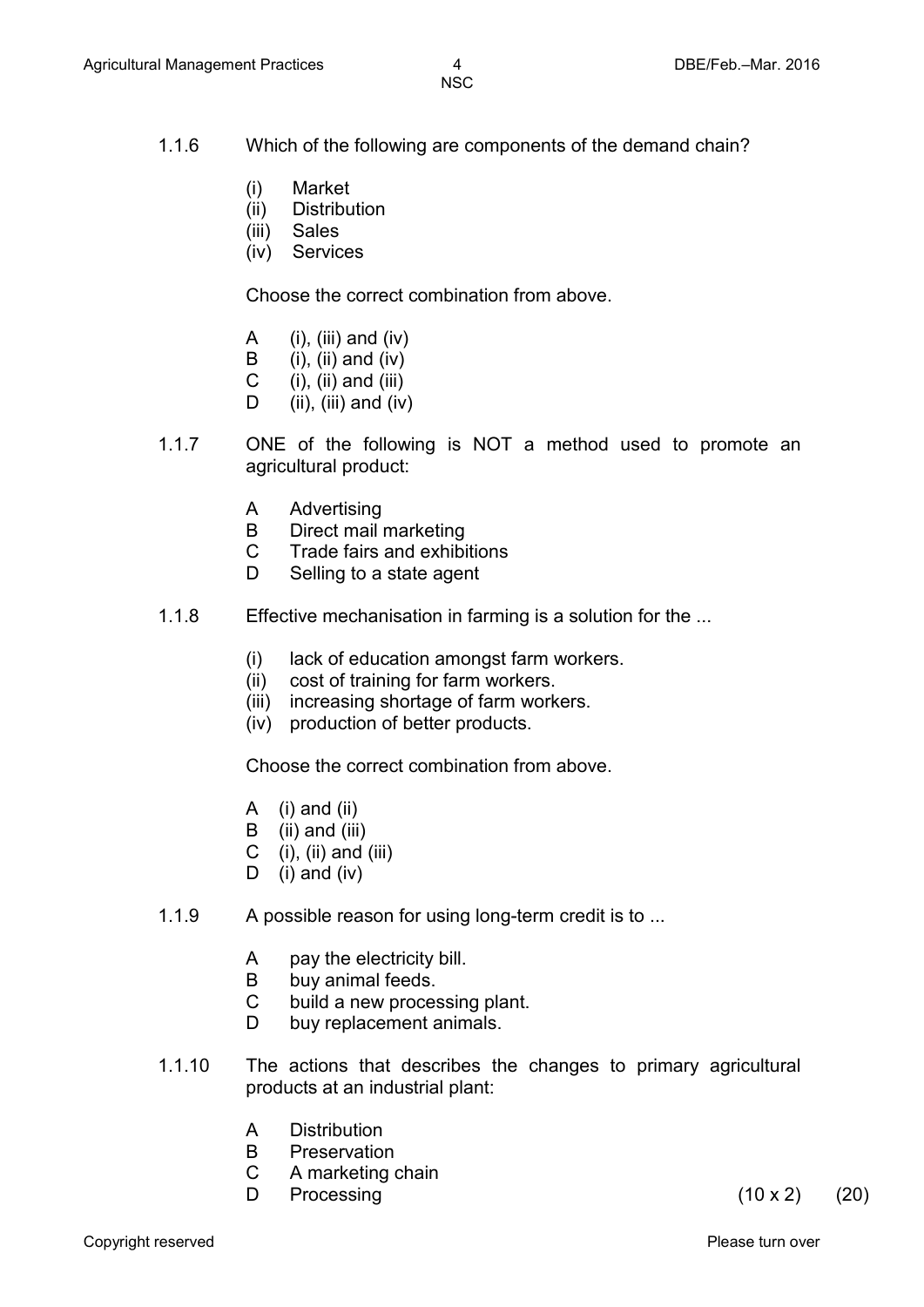1.2 Choose a description from COLUMN B that matches an item/phrase in COLUMN A. Write only the letter (A–L) next to the question number (1.2.1–1.2.10) in the ANSWER BOOK, for example 1.2.11 M. Each description in COLUMN B may be used only ONCE.

| <b>COLUMN A</b> |                                              |              | <b>COLUMN B</b>                                                                                                           |  |  |
|-----------------|----------------------------------------------|--------------|---------------------------------------------------------------------------------------------------------------------------|--|--|
| 1.2.1<br>1.2.2  | Marketing mix<br><b>Agricultural Product</b> | A            | eliminates undesirable conduct<br>and creates a feeling of solidarity<br>in a farming business                            |  |  |
|                 | Standards Act, 1990 (Act                     |              |                                                                                                                           |  |  |
| 1.2.3           | 119 of 1990)<br><b>Discipline</b>            | B            | classifying grass species<br>according to their palatability as<br>influenced by their reaction to                        |  |  |
| 1.2.4           | Climate                                      |              | grazing                                                                                                                   |  |  |
| 1.2.5           | Pasture management                           | $\mathsf C$  | an aspect of a marketing plan<br>worth considering                                                                        |  |  |
| 1.2.6           | Depreciation                                 | D            | product, price, place and<br>promotion                                                                                    |  |  |
| 1.2.7           | Consumer taste                               |              |                                                                                                                           |  |  |
| 1.2.8           | Inventory                                    | E            | determines the viability of a<br>business idea                                                                            |  |  |
| 1.2.9           | Pool system                                  | F            | provides measures to maintain<br>essential national quality standards                                                     |  |  |
|                 | 1.2.10 Feasibility study                     | G            | formed by a number of people who<br>decide to work together for a<br>common purpose                                       |  |  |
|                 |                                              | H            | the loss of value of a movable<br>asset due to wear and tear                                                              |  |  |
|                 |                                              | $\mathbf{I}$ | involves supervision                                                                                                      |  |  |
|                 |                                              | J            | a record that indicates all assets at<br>a certain time                                                                   |  |  |
|                 |                                              | K            | the principle of cooperative<br>marketing                                                                                 |  |  |
|                 |                                              | L            | conditions that change every year<br>but still show similarities within a<br>specific season from one year to<br>the next |  |  |

 $(10 \times 2)$   $(20)$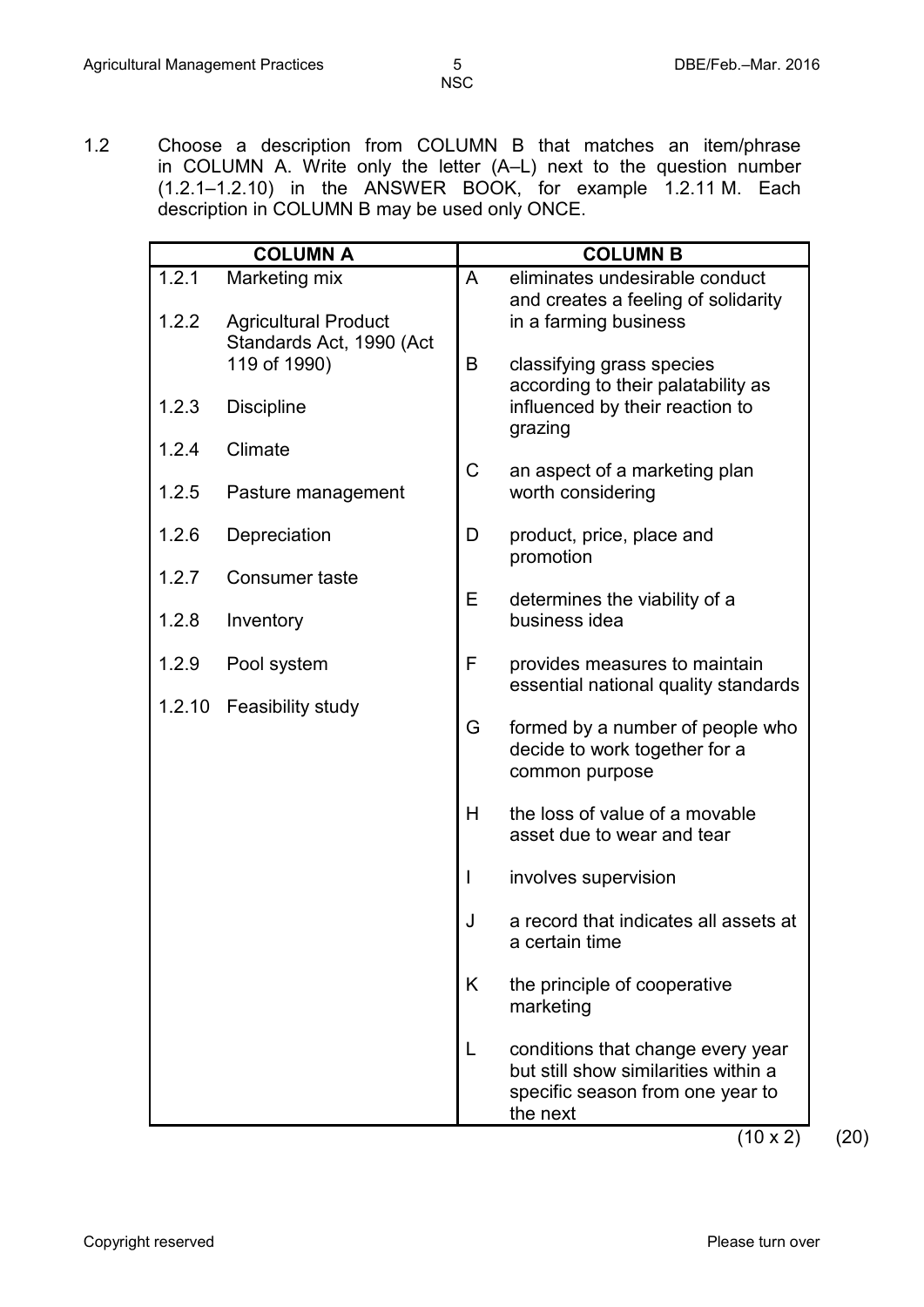- 1.3 Give the CORRECT agricultural term for each of the following descriptions. Write only the term next to the question number (1.3.1–1.3.10) in the ANSWER BOOK, for example 1.3.11 Recording.
	- 1.3.1 When animals graze in a camp and give preference to certain plants or parts of plants over others
	- 1.3.2 A production system used in dry regions where animals are kept on natural veld
	- 1.3.3 The quantity of a product produced per hectare in a given season
	- 1.3.4 Processing of an agricultural product at high temperatures to ensure that no living organisms are present in the product
	- 1.3.5 Changing the production methods of an enterprise from labourintensive to machinery-based
	- 1.3.6 The type of credit that a farmer obtains from a cooperative for the next production season
	- 1.3.7 The financial statement that indicates all possible income and expenditure of a farming enterprise for the following year
	- 1.3.8 The method of determining prices for agricultural products in an open-market system
	- 1.3.9 A management principle used to ensure that all activities on the day are catered for and that all resources are utilised optimally to ensure maximum profitability
	- 1.3.10 An agricultural institution run by a board of members that buys and sells farm products in bulk according to set standards  $(10 \times 1)$   $(10)$

**TOTAL SECTION A: 50**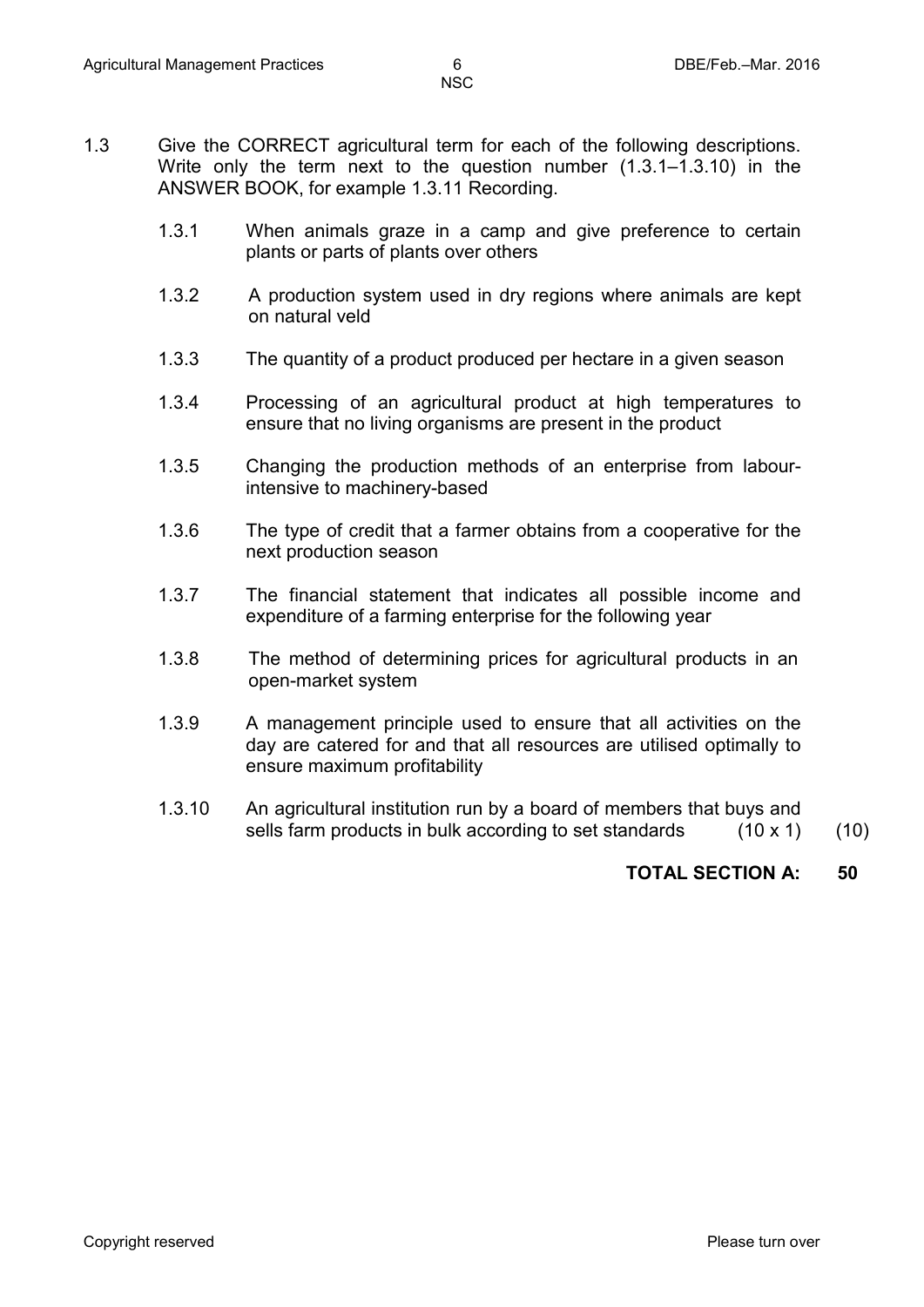#### **SECTION B**

### **QUESTION 2: PHYSICAL AND FINANCIAL PLANNING**

#### **Start this question on a NEW page.**

| 2.1 | The health of farm workers is important if a high level of productivity is to be |
|-----|----------------------------------------------------------------------------------|
|     | achieved in a farming enterprise.                                                |

- 2.1.1 Name FOUR effects of ill health on the productivity of a farming enterprise. (4)
- 2.1.2 Explain the purpose of the Unemployment Insurance Act, 2001 (Act 63 of 2001). (2)
- 2.2 An important requirement when one person agrees to work for another is the drafting of a service contract. This service contract must comply with the stipulations of the Basic Conditions of Employment Act, 1997 (Act 75 of 1997).

| State FIVE items that should be included in a service contract. | (5) |  |
|-----------------------------------------------------------------|-----|--|
|-----------------------------------------------------------------|-----|--|

- 2.3 State FOUR functions of soil as a resource in agricultural production. (4)
- 2.4 The correct disposal of containers with pesticides and herbicides (chemicals) is very important in sustainable environmental management.

| 2.4.1 | Advise farmers in your area on the best methods of disposing of |     |
|-------|-----------------------------------------------------------------|-----|
|       | chemical containers.                                            | (2) |

- 2.4.2 Describe the effects of the incorrect application of chemicals on soil and the environment. (4)
- 2.5 State THREE soil quality aspects derived from the interpretation of soil data. (3)
- 2.6 Explain the functions of contours in relation to how they enable the control of soil erosion. soil erosion. (2)
- 2.7 The use of machinery equipped with GPS sensors and various other types of measuring equipment is a new trend in farming.
	- 2.7.1 Name any THREE advantages of using such machinery in farm operations. (3)
	- 2.7.2 Write the abbreviation *GPS* in full. (1)
	- 2.7.3 Name the farming system that uses GPS. (1)
	- 2.7.4 Define the term *grid cell*. (2)
	- 2.7.5 State TWO types of data that can be obtained from a grid cell. (2)
- 2.8 State FOUR precautionary measures that should be adhered to when farm workers are working with farm implements and machinery. (4)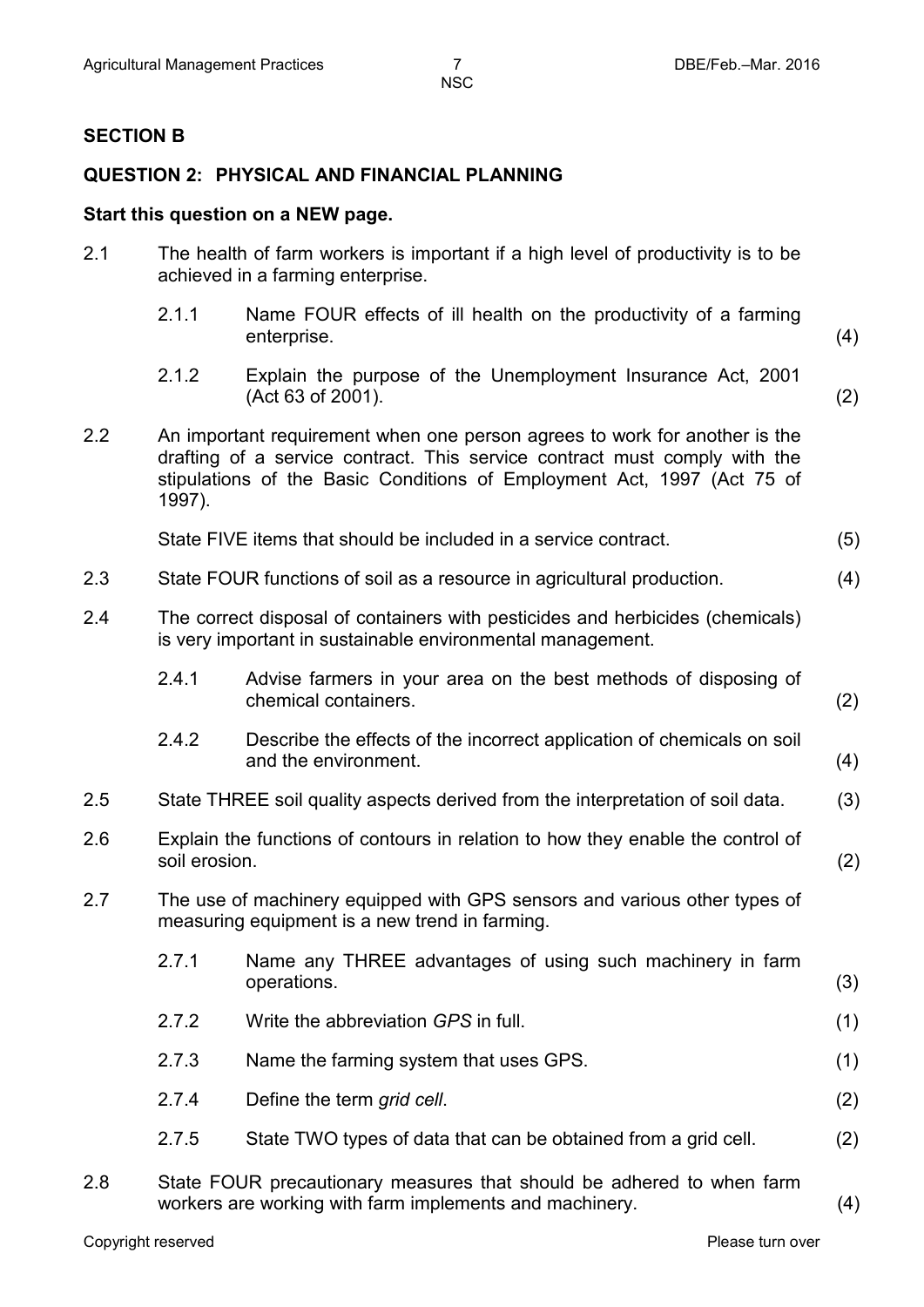2.9 A budget is part of the financial planning of any farming enterprise.

| 2.9.1 | Describe THREE primary aims of a budget for a farm business. | (3) |
|-------|--------------------------------------------------------------|-----|
|-------|--------------------------------------------------------------|-----|

- 2.9.2 State FOUR advantages of a cash-flow budget. (4)
- 2.10 State FOUR sources of information on different production methods in a specific enterprise available to the farmer. (4)

**[50]**

### **QUESTION 3: ENTREPRENEURSHIP, RECORDING, MARKETING AND BUSINESS PLANNING**

#### **Start this question on a NEW page.**

- 3.1 A business plan explains how an entrepreneur will make money and what the starting costs of the business will be.
	- 3.1.1 Give THREE reasons why it is necessary to develop a business plan. (3)
	- 3.1.2 Select TWO factors from the SWOT analysis method that will affect the analysis as follows:
		- (a) Internally (b) Externally (2) (2)

#### 3.2 Farming is one of the many forms of entrepreneurship.

- 3.2.1 Define the term *entrepreneurship.* (2)
- 3.2.2 Identify THREE characteristics of entrepreneurs. (3)
- 3.3 Explain how an agritourism business can be classified under each of the following types of agricultural businesses:

|         | 3.3.1 | <b>Primary business</b>                                            | (1) |
|---------|-------|--------------------------------------------------------------------|-----|
|         | 3.3.2 | Secondary business                                                 | (1) |
|         | 3.3.3 | <b>Tertiary business</b>                                           | (1) |
| 3.4     |       | Discuss the aim of record-keeping by a farmer.                     | (2) |
| $3.5\,$ |       | You are an expert in the use of computers in farming. Tabulate TWO |     |

- advantages and TWO disadvantages of using computers for keeping records. (4)
- 3.6 Name THREE types of information about a farm worker that should be recorded. (3)
- 3.7 Name TWO types of information that should be recorded in the machinery log book. (2)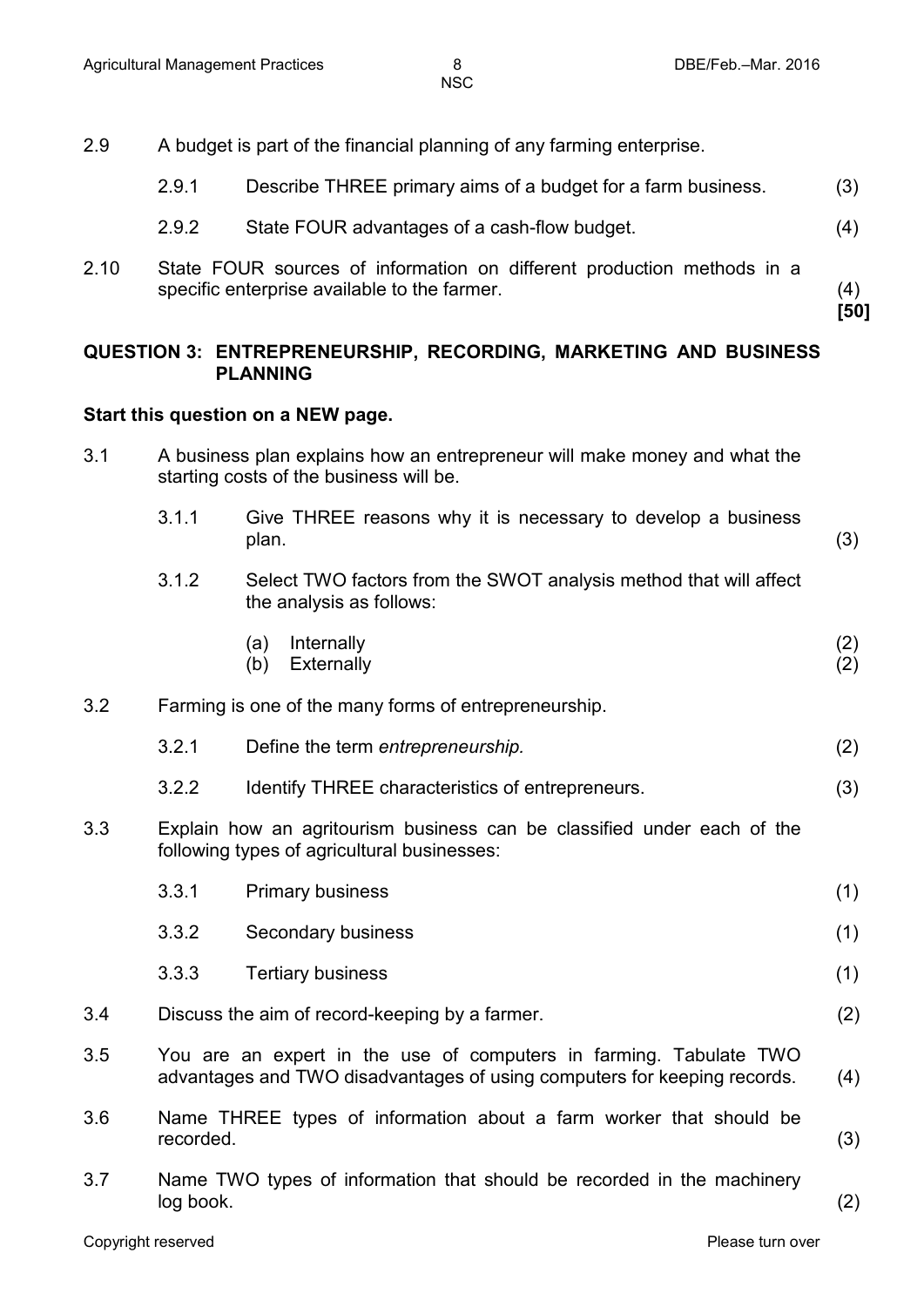- 3.8 Briefly describe the use of the following source documents in the financial management of a farming business:
	- 3.8.1 An inventory (1)
	- $3.8.2$  A cheque (1)
	- $3.8.3$  An invoice (1)
- 3.9 Use the information in the table below to complete the trial balance for a vegetable farming cooperative on 31 October 2014.

|                       | R       | C  |
|-----------------------|---------|----|
| Capital               | 250 000 | 00 |
| <b>Salaries</b>       | 225 000 | 00 |
| Debit orders          | 69 000  | 00 |
| <b>Bank charges</b>   | 2 0 0 0 | 00 |
| Vehicles              | 88 000  | 00 |
| <b>Sales</b>          | 890 000 | 00 |
| Cost of sales         | 550 000 | 00 |
| <b>Trading stock</b>  | 176 000 | 00 |
| Stationery            | 13 500  | 00 |
| Cash withdrawals      | 45 000  | 00 |
| Rent income           | 36 000  | 00 |
| Interest on income    | 7 000   | 00 |
| Interest on loan      | 4 000   | 00 |
| Water and electricity | 7 000   | 00 |
| Advertising           | 2 000   | OC |

## **TRIAL BALANCE OF VEGETABLE FARMING COOPERATIVE ON 31 OCTOBER 2014**

|       |                       | <b>Debit</b> |        | <b>Credit</b> |    |
|-------|-----------------------|--------------|--------|---------------|----|
| 3.9.1 | Capital               |              |        |               |    |
| 3.9.2 | Cash withdrawals      |              |        |               |    |
|       | <b>Vehicles</b>       | 88 000       | 00     |               |    |
|       | <b>Trading stock</b>  | 176 000      | 00     |               |    |
|       | Debit orders          | 69 000       | $00\,$ |               |    |
|       | <b>Sales</b>          |              |        | 890 000       | 00 |
| 3.9.3 | Rent income           |              |        |               |    |
|       | Interest on income    |              |        | 7 0 0 0       | 00 |
|       | Cost of sales         | 550 000      | 00     |               |    |
|       | <b>Salaries</b>       | 225 000      | 00     |               |    |
| 3.9.4 | <b>Bank charges</b>   |              |        |               |    |
|       | Stationery            | 13 500       | 00     |               |    |
|       | Interest on loan      | 4 0 0 0      | 00     |               |    |
|       | Water and electricity | 7 0 0 0      | 00     |               |    |
|       | Advertising           | 2 0 0 0      | 00     |               |    |
|       |                       |              |        |               |    |
| 3.9.5 | <b>TOTAL</b>          |              |        |               |    |

(2)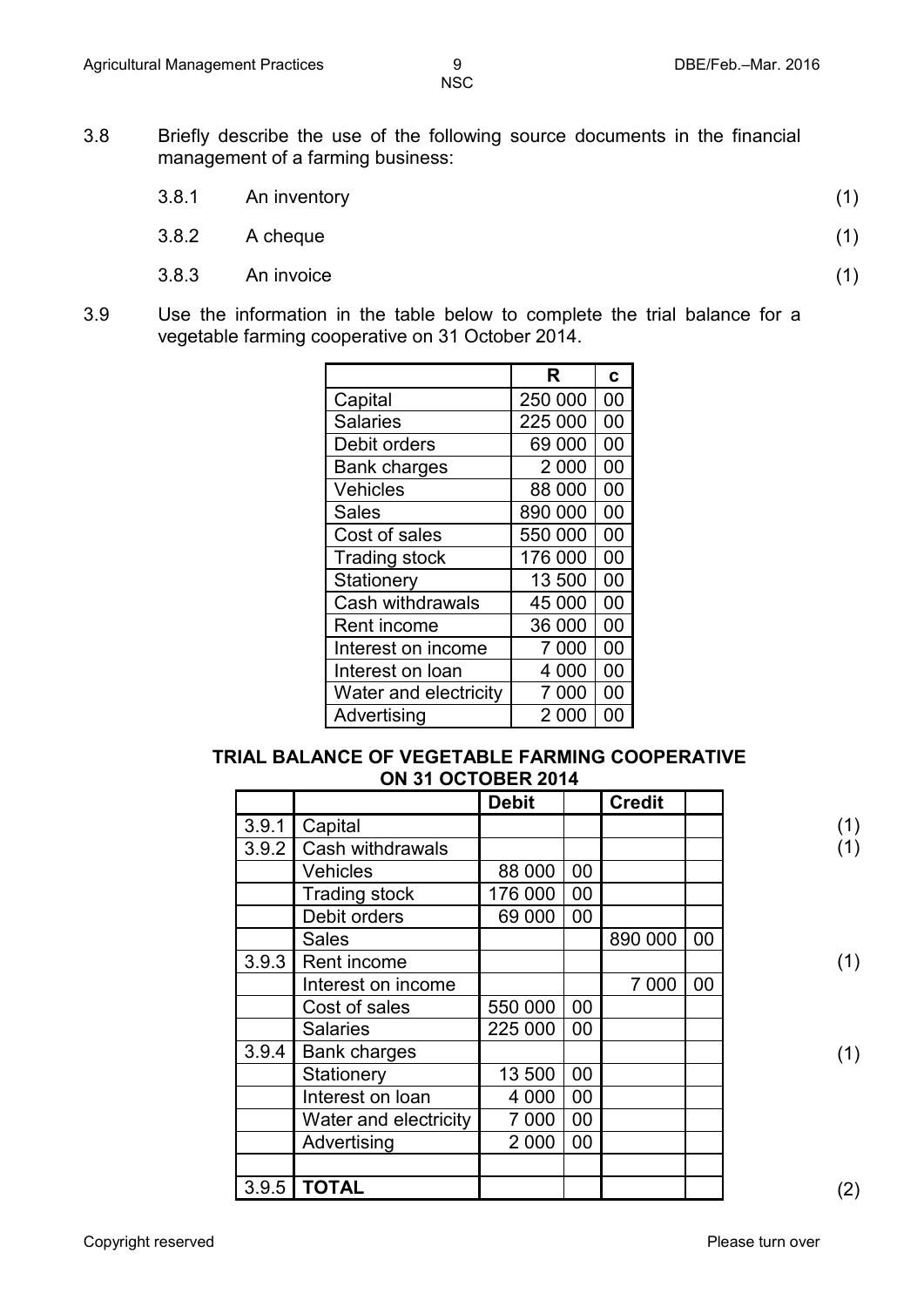- 3.10 Name TWO factors that determine the economic viability of a farm. (2)
- 3.11 Distinguish between *marketing directly to wholesalers* and *marketing through commission agents*. (2)
- 3.12 The diagram below illustrates the route followed by a product from the farm to different consumers.



|      | 3.12.1 | Identify the marketing system illustrated in the diagram above.                                                                                                 |     |  |  |  |
|------|--------|-----------------------------------------------------------------------------------------------------------------------------------------------------------------|-----|--|--|--|
|      | 3.12.2 | Indicate the consumer $(A, B, C \text{ or } D)$ that will pay the most for<br>the product that originated on the farm. Support your answer with<br>TWO reasons. | (3) |  |  |  |
|      | 3.12.3 | type of marketing channel<br>the<br><b>Identify</b><br>applicable<br>to<br>Consumer A.                                                                          | (1) |  |  |  |
| 3.13 |        | Name TWO methods of setting the price for an agricultural product.                                                                                              | (2) |  |  |  |

3.14 The break-even point is a point where costs are equal to income or where the total income is equal to the total expenses. Study the information on an agricultural product below and answer the questions that follow.

| Selling price (SP)      | R <sub>3</sub> 000 per ton     |
|-------------------------|--------------------------------|
| <b>Fixed costs (FC)</b> | R4 000 per hectare             |
| Variable costs (VC)     | R <sub>2</sub> 000 per hectare |
| <b>Hectares planted</b> | 10 hectare                     |
| <b>Yield</b>            | 4 ton per hectare              |

- 3.14.1 Calculate this farmer's gross income per season. (2)
- 3.14.2 Calculate the minimum yield per hectare that this farmer has to obtain to break even. (2)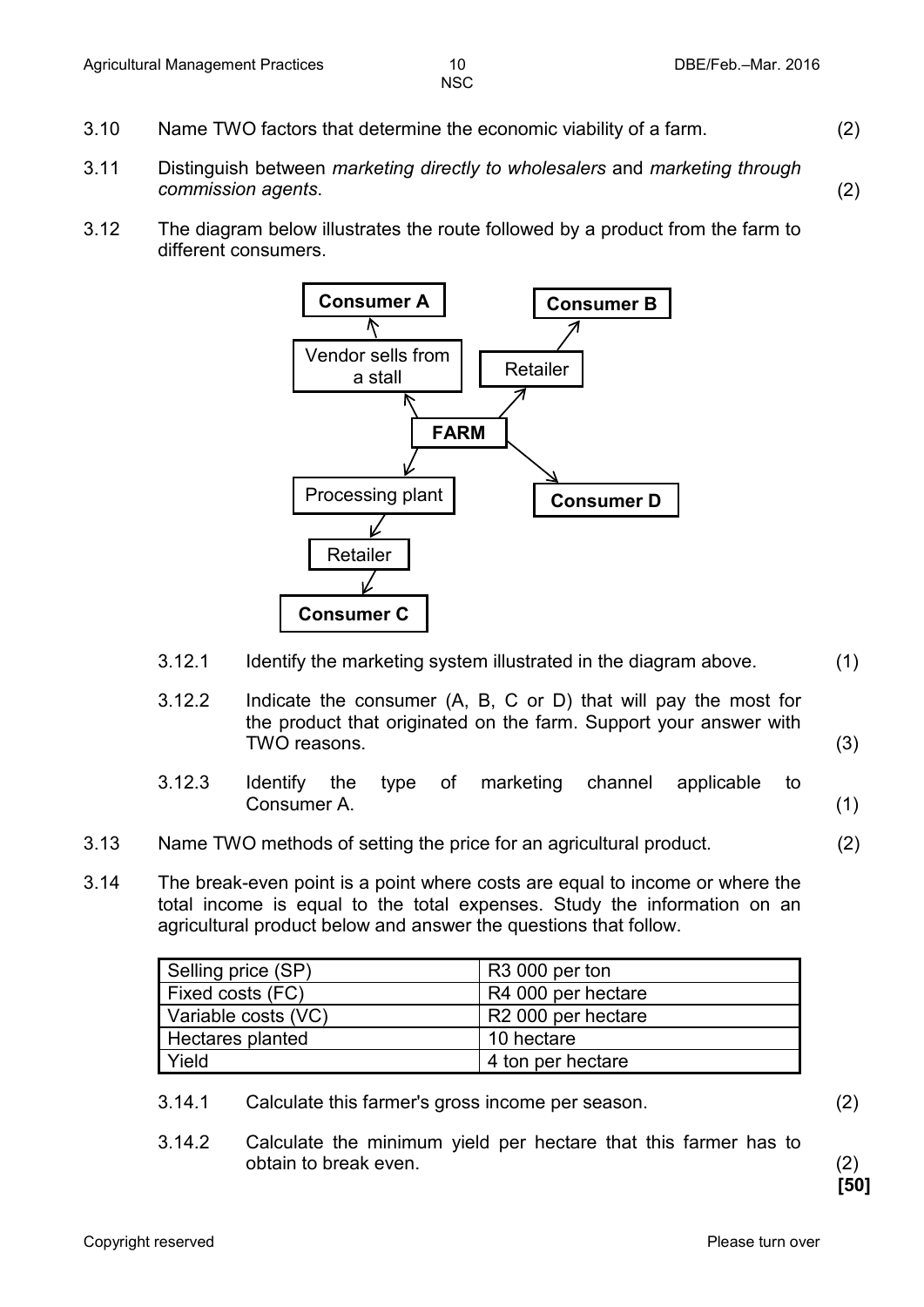# **QUESTION 4: HARVESTING, PROCESSING, AGRITOURISM AND MANAGEMENT**

# **Start this question on a NEW page.**

| 4.1 | Give TWO reasons why it is important to consider moisture content during<br>harvesting. |                                                                                                                                                                                             |     |
|-----|-----------------------------------------------------------------------------------------|---------------------------------------------------------------------------------------------------------------------------------------------------------------------------------------------|-----|
| 4.2 |                                                                                         | Tabulate the advantages and disadvantages of storing perishable crops using<br>the following storage techniques:                                                                            |     |
|     | 4.2.1                                                                                   | Cooling                                                                                                                                                                                     | (2) |
|     | 4.2.2                                                                                   | Freezing                                                                                                                                                                                    | (2) |
| 4.3 |                                                                                         | The processing of agricultural products has advantages and disadvantages.<br>Processing helps small- to medium-sized producers to be less vulnerable to<br>price fluctuation on the market. |     |
|     | 4.3.1                                                                                   | Explain the term value-adding.                                                                                                                                                              | (2) |
|     | 4.3.2                                                                                   | State TWO advantages of value-adding in agribusiness.                                                                                                                                       | (2) |
|     | 4.3.3                                                                                   | Explain how adding value to raw agricultural products contributes<br>to the financial sustainability of a farming enterprise.                                                               | (2) |
| 4.4 |                                                                                         | Microbes survive and multiply under favourable environmental conditions.                                                                                                                    |     |
|     | 4.4.1                                                                                   | State FOUR conditions under which microbes will NOT survive.                                                                                                                                | (4) |
|     | 4.4.2                                                                                   | Name TWO food products derived from using fermentation bacteria<br>during processing.                                                                                                       | (2) |
| 4.5 |                                                                                         | Many farmers export their agricultural products to benefit from the value of the<br>currencies of other countries.                                                                          |     |
|     | 4.5.1                                                                                   | Explain the term export.                                                                                                                                                                    | (1) |
|     | 4.5.2                                                                                   | Name TWO aspects regarding the export of agricultural products<br>that the farmer can be held accountable for.                                                                              | (2) |
| 4.6 |                                                                                         | Discuss the environmental rules and regulations for vehicles and trailers<br>which must be adhered to when transporting animals.                                                            | (8) |
| 4.7 | following:                                                                              | Discuss the role of local communities in agritourism with reference to the                                                                                                                  |     |
|     | 4.7.1                                                                                   | Empowerment of the community                                                                                                                                                                | (2) |
|     | 4.7.2                                                                                   | Involvement of community members                                                                                                                                                            | (2) |
|     | 4.7.3                                                                                   | Awareness of agritourism                                                                                                                                                                    | (2) |